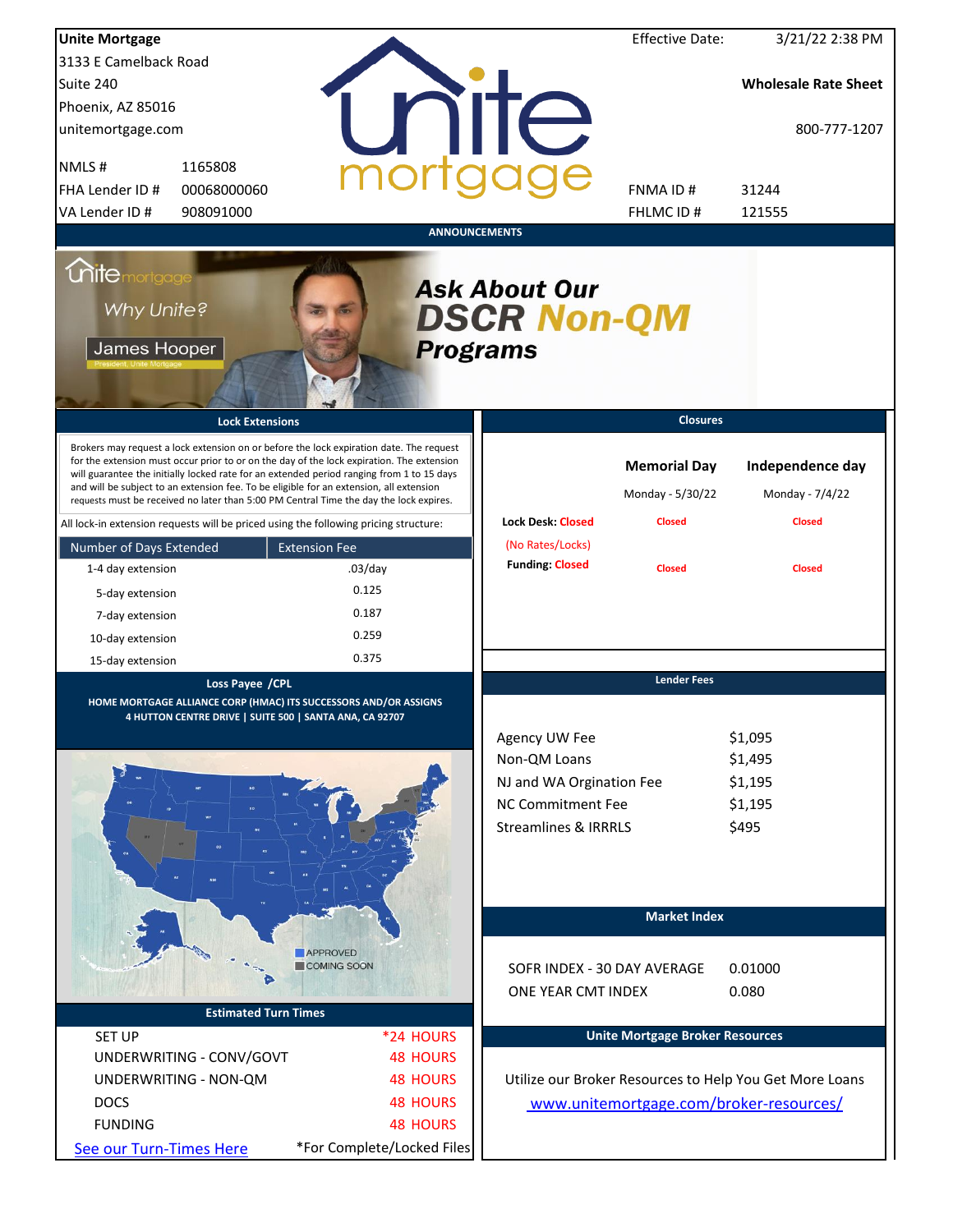

### **Rates are subject to change without prior notice Not for Public View • For Professional Use Only**

Price Change Effective: 9:00 AM PST

**30 DAY PRICING PRICING ADJUSTMENTS**

**Lock Desk** [locks@unitemtg](mailto:locks@unitemtg.com).com File Update: 21-Mar-2022 2:23 PM Effective Date: 21-Mar-2022 20 21-Mar-2022 20 21-Mar-2022 20 21:00 AM PST Price Change Effective: 9:00 AM PST

# **INVESTOR PRIME**

|             | <b>30 DAY PRICING</b> |                 |
|-------------|-----------------------|-----------------|
| <b>RATE</b> | <b>5/6 ARM</b>        | <b>30YR FIX</b> |
| 8.125       | 103.5000              | 103.2500        |
| 8.000       | 103.3750              | 103.1250        |
| 7.875       | 103.2500              | 103,0000        |
| 7.750       | 103.1250              | 102.8750        |
| 7.625       | 103,0000              | 102.7500        |
| 7.500       | 102.8750              | 102.6250        |
| 7.375       | 102.7500              | 102.5000        |
| 7.250       | 102.6250              | 102.3750        |
| 7.125       | 102.5000              | 102.2500        |
| 7.000       | 102.3750              | 102.1250        |
| 6.875       | 102.2500              | 102.0000        |
| 6.750       | 102.1250              | 101.8750        |
| 6.625       | 102.0000              | 101.7500        |
| 6.500       | 101.8750              | 101.6250        |
| 6.375       | 101.6250              | 101.3750        |
| 6.250       | 101.3750              | 101.1250        |
| 6.125       | 101.1250              | 100.8750        |
| 6.000       | 100.8750              | 100.6250        |
| 5.875       | 100.6250              | 100.3750        |
| 5.750       | 100.3750              | 100.1250        |
| 5.625       | 100.1250              | 99.8750         |
| 5.500       | 99.7500               | 99.5000         |
| 5375        | 99 2500               | 99.0000         |

| MAX PRICING (Lower of Price or Premium) |          |
|-----------------------------------------|----------|
| No Prepay - Hard                        | 99.0000  |
| 1yr Prepay - Hard                       | 99 8750  |
| 2yr Prepay - Hard                       | 100 1250 |
| 3yr Prepay - Hard                       | 100 3750 |
| 4yr Prepay - Hard                       | 100 6250 |
| 5yr Prepay - Hard                       | 100.8750 |
|                                         |          |
| <b>ARM MARGIN</b>                       |          |
| 5.000                                   | SOFR     |
|                                         |          |

| <b>LOCK FEES</b>        |         |  |  |  |  |  |  |  |  |
|-------------------------|---------|--|--|--|--|--|--|--|--|
| Relock Fee:             | 250     |  |  |  |  |  |  |  |  |
| Extension Fee Per Diem: | 030     |  |  |  |  |  |  |  |  |
| <b>Extension Max:</b>   | 15 Days |  |  |  |  |  |  |  |  |

| <b>RATE</b>             | <b>5/6 ARM</b>                          | 30YR FIX |  |                                                     |                |                                      |                    |                    |                    | LTV                |                    |                    |                            |
|-------------------------|-----------------------------------------|----------|--|-----------------------------------------------------|----------------|--------------------------------------|--------------------|--------------------|--------------------|--------------------|--------------------|--------------------|----------------------------|
| 8.125                   | 103.5000                                | 103.2500 |  | Documentation                                       |                | <b>Credit Score</b>                  | 00.01-50           | $50.01 - 55$       | 55.01-60           | 60.01-65           | 65.01-70           | 70.01-75           | 75.01-80                   |
| 8.000                   | 103.3750                                | 103.1250 |  |                                                     |                | 2780                                 | (0.250)            | (0.375)            | (0.500)            | (0.625)            | (0.875)            | (1.125)            | (1.750)                    |
| 7.875                   | 103.2500                                | 103.0000 |  |                                                     |                | 760 - 779                            | (0.375)            | (0.375)            | (0.625)            | (0.875)            | (1.000)            | (1.375)            | (2.000)                    |
| 7.750                   | 103.1250                                | 102.8750 |  |                                                     |                | 740 - 759                            | (0.375)            | (0.500)            | (0.750)            | (1.000)            | (1.250)            | (1.625)            |                            |
|                         |                                         |          |  |                                                     |                |                                      |                    |                    |                    |                    |                    |                    | (2.250)                    |
| 7.625                   | 103.0000                                | 102.7500 |  |                                                     |                | 720 - 739                            | (0.500)            | (0.625)            | (0.875)            | (1.125)            | (1.500)            | (2.000)            | (2.750)                    |
| 7.500                   | 102.8750                                | 102.6250 |  | <b>DSCR</b>                                         |                | 700 - 719                            | (0.625)            | (0.750)            | (1.000)            | (1.375)            | (1.875)            | (2.500)            | (3.500)                    |
| 7.375                   | 102.7500                                | 102.5000 |  |                                                     |                | 680 - 699                            | (0.875)            | (1.000)            | (1.250)            | (1.750)            | (2.250)            | (3.000)            | (3.875)                    |
| 7.250                   | 102.6250                                | 102.3750 |  |                                                     |                | $660 - 679$                          | (1.375)            | (1.500)            | (1.625)            | (2.250)            | (3.125)            | (3.750)            | (4.500)                    |
| 7.125                   | 102.5000                                | 102.2500 |  |                                                     |                | 640 - 659                            | (1.875)            | (2.000)            | (2.125)            | (2.750)            | (3.625)            | (4.750)            | $\#N/A$                    |
| 7.000                   | 102.3750                                | 102.1250 |  |                                                     |                | 620 - 639                            | (2.375)            | (2.500)            | (2.625)            | (3.250)            | (4.125)            | #N/A               | #N/A                       |
| 6.875                   | 102.2500                                | 102.0000 |  |                                                     |                | : 780                                | (0.125)            | (0.250)            | (0.250)            | (0.375)            | (0.500)            | (0.625)            | (0.875)                    |
|                         |                                         |          |  |                                                     |                |                                      |                    |                    |                    |                    |                    |                    |                            |
| 6.750                   | 102.1250                                | 101.8750 |  |                                                     |                | 760 - 779                            | (0.250)            | (0.250)            | (0.250)            | (0.500)            | (0.625)            | (0.750)            | (1.125)                    |
| 6.625                   | 102.0000                                | 101.7500 |  |                                                     |                | 740 - 759                            | (0.250)            | (0.250)            | (0.250)            | (0.625)            | (0.750)            | (1.000)            | (1.375)                    |
| 6.500                   | 101.8750                                | 101.6250 |  |                                                     |                | 720 - 739                            | (0.250)            | (0.375)            | (0.375)            | (0.750)            | (0.875)            | (1.125)            | (1.625)                    |
| 6.375                   | 101.6250                                | 101.3750 |  | Bank Statements (12 & 24)                           |                | 700 - 719                            | (0.375)            | (0.375)            | (0.625)            | (0.875)            | (1.125)            | (1.500)            | (2.000)                    |
| 6.250                   | 101.3750                                | 101.1250 |  |                                                     |                | 680 - 699                            | (0.375)            | (0.500)            | (0.750)            | (1.000)            | (1.375)            | (1.750)            | (2.500)                    |
| 6.125                   | 101.1250                                | 100.8750 |  |                                                     |                | $660 - 679$                          | (0.500)            | (0.750)            | (1.000)            | (1.500)            | (2.250)            | (2.750)            | (3.500)                    |
| 6.000                   | 100.8750                                | 100.6250 |  |                                                     |                | $640 - 659$                          | (0.750)            | (1.000)            | (1.250)            | (1.750)            | (2.500)            | (3.125)            | #N/A                       |
| 5.875                   | 100.6250                                | 100.3750 |  |                                                     |                | 620 - 639                            | (1.250)            | (1.500)            | (1.750)            | (2.250)            | (3.000)            | #N/A               | #N/A                       |
| 5.750                   | 100.3750                                | 100.1250 |  |                                                     |                | : 780                                | (0.125)            | (0.250)            | (0.250)            | (0.625)            | (0.875)            | (1.125)            | $\#N/A$                    |
| 5.625                   | 100.1250                                | 99.8750  |  |                                                     |                | 760 - 779                            | (0.125)            | (0.250)            | (0.375)            | (0.750)            | (1.000)            | (1.375)            | $\#N/A$                    |
| 5.500                   | 99.7500                                 | 99.5000  |  |                                                     |                | 740 - 759                            | (0.250)            | (0.250)            | (0.500)            | (0.875)            | (1.125)            | (1.625)            | #N/A                       |
| 5.375                   | 99.2500                                 | 99.0000  |  |                                                     |                | 720 - 739                            | (0.375)            | (0.500)            | (0.625)            | (1.000)            | (1.500)            | (2.000)            | #N/A                       |
|                         |                                         |          |  | <b>Asset Depletion</b>                              |                | 700 - 719                            |                    |                    | (1.000)            | (1.375)            | (1.875)            |                    | $\#N/A$                    |
|                         |                                         |          |  |                                                     |                |                                      | (0.500)            | (0.625)            |                    |                    |                    | (2.500)            |                            |
|                         |                                         |          |  |                                                     |                | 680 - 699                            | (0.625)            | (0.750)            | (1.250)            | (1.750)            | (2.250)            | (3.000)            | $\#N/A$                    |
|                         |                                         |          |  |                                                     |                | $660 - 679$                          | (0.750)            | (1.000)            | (1.500)            | (2.250)            | (3.125)            | #N/A               | $\#N/A$                    |
|                         |                                         |          |  |                                                     |                | $640 - 659$                          | (1.250)            | (1.500)            | (2.000)            | (2.750)            | (3.625)            | #N/A               | $\#N/A$                    |
|                         |                                         |          |  |                                                     |                | 620 - 639                            | (1.750)            | (2.000)            | (2.500)            | (3.250)            | #N/A               | #N/A               | $\#N/A$                    |
|                         | MAX PRICING (Lower of Price or Premium) |          |  |                                                     |                | : 780                                | (0.625)            | (0.750)            | (0.750)            | (1.125)            | (1.375)            | (1.625)            | #N/A                       |
| No Prepay - Hard        |                                         | 99.0000  |  |                                                     |                | 760 - 779                            | (0.625)            | (0.750)            | (0.875)            | (1.250)            | (1.500)            | (1.875)            | #N/A                       |
| 1yr Prepay - Hard       |                                         | 99.8750  |  |                                                     |                | 740 - 759                            | (0.750)            | (0.750)            | (1.000)            | (1.375)            | (1.625)            | (2.125)            | $\#N/A$                    |
| 2yr Prepay - Hard       |                                         | 100.1250 |  |                                                     |                | 720 - 739                            | (0.875)            | (1.000)            | (1.125)            | (1.500)            | (2.000)            | (2.500)            | #N//                       |
| 3yr Prepay - Hard       |                                         | 100.3750 |  | <b>P&amp;L</b>                                      |                | 700 - 719                            | (1.000)            | (1.125)            | (1.500)            | (1.875)            | (2.375)            | (3.000)            | $\#N/A$                    |
| 4yr Prepay - Hard       |                                         | 100.6250 |  |                                                     |                | 680 - 699                            | (1.125)            | (1.250)            | (1.750)            | (2.250)            | (2.750)            | (3.500)            | $\#N/A$                    |
| Syr Prepay - Hard       |                                         | 100.8750 |  |                                                     |                | $660 - 679$                          | (1.250)            | (1.500)            | (2.000)            | (2.750)            | (3.625)            | #N/A               | $\#N/A$                    |
|                         |                                         |          |  |                                                     |                | $640 - 659$                          | (1.750)            | (2.000)            | (2.500)            | (3.250)            | (4.125)            | #N/A               | $\#N/A$                    |
|                         |                                         |          |  |                                                     |                |                                      |                    |                    |                    |                    |                    |                    |                            |
|                         | <b>ARM MARGIN</b>                       |          |  |                                                     |                | 620 - 639                            | (2.250)            | (2.500)            | (3.000)            | (3.750)            | $\#N/A$            | #N/A               | $\#N/A$                    |
| 5.000                   |                                         | SOFR     |  |                                                     |                | : 780                                | 0.000              | 0.000              | 0.000              | (0.250)            | (0.375)            | (0.375)            | (0.500)                    |
|                         |                                         |          |  |                                                     |                | 760 - 779                            | 0.000              | 0.000              | 0.000              | (0.250)            | (0.375)            | (0.500)            | (0.625)                    |
|                         | <b>LOCK FEES</b>                        |          |  |                                                     |                | 740 - 759                            | 0.000              | 0.000              | 0.000              | (0.250)            | (0.375)            | (0.625)            | (0.750)                    |
| Relock Fee:             |                                         | .250     |  |                                                     |                | 720 - 739                            | (0.125)            | (0.125)            | (0.125)            | (0.250)            | (0.500)            | (0.750)            | (1.000)                    |
| Extension Fee Per Diem: |                                         | .030     |  | <b>Full Doc</b>                                     |                | 700 - 719                            | (0.250)            | (0.250)            | (0.375)            | (0.500)            | (0.625)            | (0.875)            | (1.250)                    |
| <b>Extension Max:</b>   |                                         | 15 Days  |  |                                                     |                | 680 - 699                            | (0.250)            | (0.250)            | (0.500)            | (0.625)            | (0.750)            | (1.000)            | (1.375)                    |
|                         |                                         |          |  |                                                     |                | $660 - 679$                          | (0.250)            | (0.375)            | (0.500)            | (1.000)            | (1.375)            | (1.625)            | (2.000)                    |
|                         |                                         |          |  |                                                     |                | $640 - 659$                          | (0.375)            | (0.375)            | (0.500)            | (1.250)            | (1.500)            | (1.750)            | #N/A                       |
|                         |                                         |          |  |                                                     |                | $620 - 639$                          | (0.500)            | (0.500)            | (0.500)            | (1.500)            | (1.750)            | (2.000)            | $\# \mathbb{N}/\mathbb{A}$ |
|                         |                                         |          |  |                                                     |                | 5/6 30yr ARM SOFR                    | 0.000              | 0.000              | 0.000              | 0.000              | 0.000              | 0.000              | 0.000                      |
|                         |                                         |          |  |                                                     |                | 7/6 30yr ARM SOFR                    | (0.250)            | (0.250)            | (0.250)            | (0.250)            | (0.250)            | (0.250)            | (0.250)                    |
|                         |                                         |          |  |                                                     |                | 5/6 40yr ARM SOFR                    | (0.250)            | (0.250)            | (0.250)            | (0.250)            | (0.250)            | (0.250)            | (0.250)                    |
|                         |                                         |          |  | Product                                             |                |                                      |                    |                    |                    |                    |                    |                    |                            |
|                         |                                         |          |  |                                                     |                | 7/6 40yr ARM SOFR                    | (0.500)            | (0.500)            | (0.500)            | (0.500)            | (0.500)            | (0.500)            | (0.500)                    |
|                         |                                         |          |  |                                                     |                | 40yr Fixed                           | (0.250)            | (0.250)            | (0.250)            | (0.250)            | (0.250)            | (0.250)            | (0.250)                    |
|                         |                                         |          |  |                                                     |                | Interest-Only<br>150,000-200k        | (0.250)            | (0.250)            | (0.375)            | (0.500)            | (0.625)            | (0.750)            | (1.000)                    |
|                         |                                         |          |  |                                                     |                | 200,001-300k                         | (0.500)<br>0.000   | (0.500)<br>0.000   | (0.500)<br>0.000   | (0.500)<br>0.000   | (0.500)<br>(0.250) | (0.750)<br>(0.250) | (0.750)<br>(0.500)         |
|                         |                                         |          |  |                                                     |                | 300,001-1.0m                         | 0.000              | 0.000              | 0.000              | 0.000              | 0.000              | 0.000              | 0.000                      |
|                         |                                         |          |  |                                                     |                | ,000,001-1.5m                        | (0.250)            | (0.250)            | (0.250)            | (0.250)            | (0.250)            | (0.250)            | (0.500)                    |
|                         |                                         |          |  | <b>Loan Amount</b>                                  |                | 1,500,001-2.0m                       | (0.500)            | (0.500)            | (0.500)            | (0.500)            | (0.500)            | (0.500)            | #N//                       |
|                         |                                         |          |  |                                                     |                | 2,000,001-2.5m                       | (0.750)            | (0.750)            | (0.750)            | (0.750)            | (0.750)            | (0.750)            | $\#N/A$                    |
|                         |                                         |          |  |                                                     |                | 2,500,001-3.0m                       | (0.750)            | (0.750)            | (0.750)            | (0.750)            | (0.750)            | (0.750)            | #N/A                       |
|                         |                                         |          |  |                                                     |                | 3,000,001-3.5m                       | N/A                | N/A                | N/A                | N/A                | N/A                | #N/A               | #N/A                       |
|                         |                                         |          |  |                                                     |                | 3,500,001-4.0m                       | N/A                | N/A                | N/A                | N/A                | N/A                | $\#N/I$            | $\#N/2$                    |
|                         |                                         |          |  |                                                     |                | $DSCR \geq 1.5$                      | 0.250              | 0.250              | 0.250              | 0.250              | 0.250              | 0.250              | 0.250                      |
|                         |                                         |          |  |                                                     |                | DSCR 1.25-1.49                       | 0.250              | 0.250              | 0.250              | 0.250              | 0.250              | 0.250              | 0.250                      |
|                         |                                         |          |  | <b>DSCR</b>                                         |                | DSCR 1.10-1.24<br>DSCR 1.00-1.09     | 0.000              | 0.000              | 0.000              | 0.000              | 0.000              | 0.000              | 0.000                      |
|                         |                                         |          |  |                                                     |                | DSCR 0.75-0.99                       | (0.250)<br>(1.500) | (0.250)<br>(1.500) | (0.375)<br>(1.625) | (0.375)<br>(1.625) | (0.500)<br>(1.750) | (0.500)<br>(1.750) | (0.750)<br>#N/A            |
|                         |                                         |          |  |                                                     |                | 43.01-50                             | 0.000              | 0.000              | 0.000              | 0.000              | (0.125)            | (0.125)            | (0.125)                    |
|                         |                                         |          |  | DTI                                                 |                | 50.01-55                             | 0.000              | 0.000              | 0.000              | 0.000              | (0.375)            | (0.375)            | $\#N$ /                    |
|                         |                                         |          |  | <b>Bank Statements</b>                              |                | 12mo Bank Stmt                       | (0.125)            | (0.125)            | (0.125)            | (0.250)            | (0.375)            | (0.375)            | (0.375)                    |
|                         |                                         |          |  | Purpose                                             |                | Cash-Out                             | (0.250)            | (0.375)            | (0.375)            | (0.375)            | (0.500)            | (0.750)            | #N/A                       |
|                         |                                         |          |  |                                                     |                | Condo-Warrantable                    | (0.250)            | (0.250)            | (0.250)            | (0.250)            | (0.500)            | (0.500)            | (0.500)                    |
|                         |                                         |          |  |                                                     |                | Condo-NonWarrantable                 | (0.500)            | (0.500)            | (0.500)            | (0.500)            | (0.750)            | #N//               | #N//                       |
|                         |                                         |          |  | <b>Property Type</b>                                |                | 2-Unit                               | (0.250)            | (0.250)            | (0.250)            | (0.250)            | (0.500)            | (0.500)            | (0.500)                    |
|                         |                                         |          |  |                                                     |                | -Unit                                | (0.250)            | (0.250)            | (0.250)            | (0.250)            | (0.500)            | (0.500)            | (0.500)                    |
|                         |                                         |          |  |                                                     |                | 4-Unit                               | (0.250)            | (0.250)            | (0.250)            | (0.250)            | (0.500)            | (0.500)            | (0.500)                    |
|                         |                                         |          |  | Citizenship                                         |                | Modular<br>Foreign Nat'l (DSCR Only) | (1.000)            | (1.000)            | (1.000)            | (1.000)            | (1.000)            | (1.000)            | (1.000)                    |
|                         |                                         |          |  |                                                     |                | 1x30x12                              | (1.750)            | (1.750)            | (1.750)            | (1.750)            | #N/ $\rho$         | #N/ $\rho$         | #N/A                       |
|                         |                                         |          |  |                                                     |                | Multiple30x12                        | (0.750)<br>(2.250) | (0.750)<br>(2.250) | (0.750)<br>(2.250) | (0.750)<br>(2.250) | (0.750)<br>(2.250) | (0.750)<br>(2.250) | (0.750)<br>#N//            |
|                         |                                         |          |  |                                                     |                | FC/SS/DIL/BK7 36-47mo                | (1.000)            | (1.000)            | (1.000)            | (1.000)            | (1.000)            | (1.000)            | (1.000)                    |
|                         |                                         |          |  | <b>Credit / Housing History</b>                     |                | FC/SS/DIL/BK7 24-35mo                | (1.750)            | (1.750)            | (1.750)            | (1.750)            | (1.750)            | (1.750)            | #N/A                       |
|                         |                                         |          |  |                                                     |                | BK7 12-23mo                          | (2.500)            | (2.500)            | (2.500)            | (2.500)            | (2.500)            | (2.500)            | #N//                       |
|                         |                                         |          |  | <b>Other Miscellaneous</b><br><b>Prepay Penalty</b> |                | BK13 DC                              | (1.000)            | (1.000)            | (1.000)            | (1.000)            | (1.000)            | (1.000)            | (1.000)                    |
|                         |                                         |          |  |                                                     |                | ACH                                  | 0.125              | 0.125              | 0.125              | 0.125              | 0.125              | 0.125              | 0.125                      |
|                         |                                         |          |  |                                                     |                | No Escrows                           | (0.150)            | (0.150)            | (0.150)            | (0.150)            | (0.150)            | (0.150)            | (0.150)                    |
|                         |                                         |          |  |                                                     |                | No Prepay                            | (1.500)            | (1.500)            | (1.500)            | (1.500)            | (1.500)            | (1.500)            | (1.500)                    |
|                         |                                         |          |  |                                                     |                | 1yr Prepay                           | (1.000)            | (1.000)            | (1.000)            | (1.000)            | (1.000)            | (1.000)            | (1.000)                    |
|                         |                                         |          |  |                                                     |                | yr Prepay                            | (0.500)            | (0.500)            | (0.500)            | (0.500)            | (0.500)            | (0.500)            | (0.500)                    |
|                         |                                         |          |  | yr Prepay                                           | 0.000<br>0.375 | 0.000<br>0.375                       | 0.000<br>0.375     | 0.000<br>0.375     | 0.000<br>0.375     | 0.000<br>0.375     | 0.000<br>0.375     |                    |                            |
|                         |                                         |          |  |                                                     | 4yr Prepay     | 0.750                                | 0.750              | 0.750              | 0.750              | 0.750              | 0.750              | 0.750              |                            |
|                         | <b>Lock Term</b>                        |          |  |                                                     |                | yr Prepay<br>40 Day                  | (0.150)            | (0.150)            | (0.150)            | (0.150)            | (0.150)            | (0.150)            | (0.150)                    |
|                         |                                         |          |  |                                                     |                |                                      |                    |                    |                    |                    |                    |                    |                            |
|                         |                                         |          |  |                                                     |                |                                      |                    |                    |                    |                    |                    |                    |                            |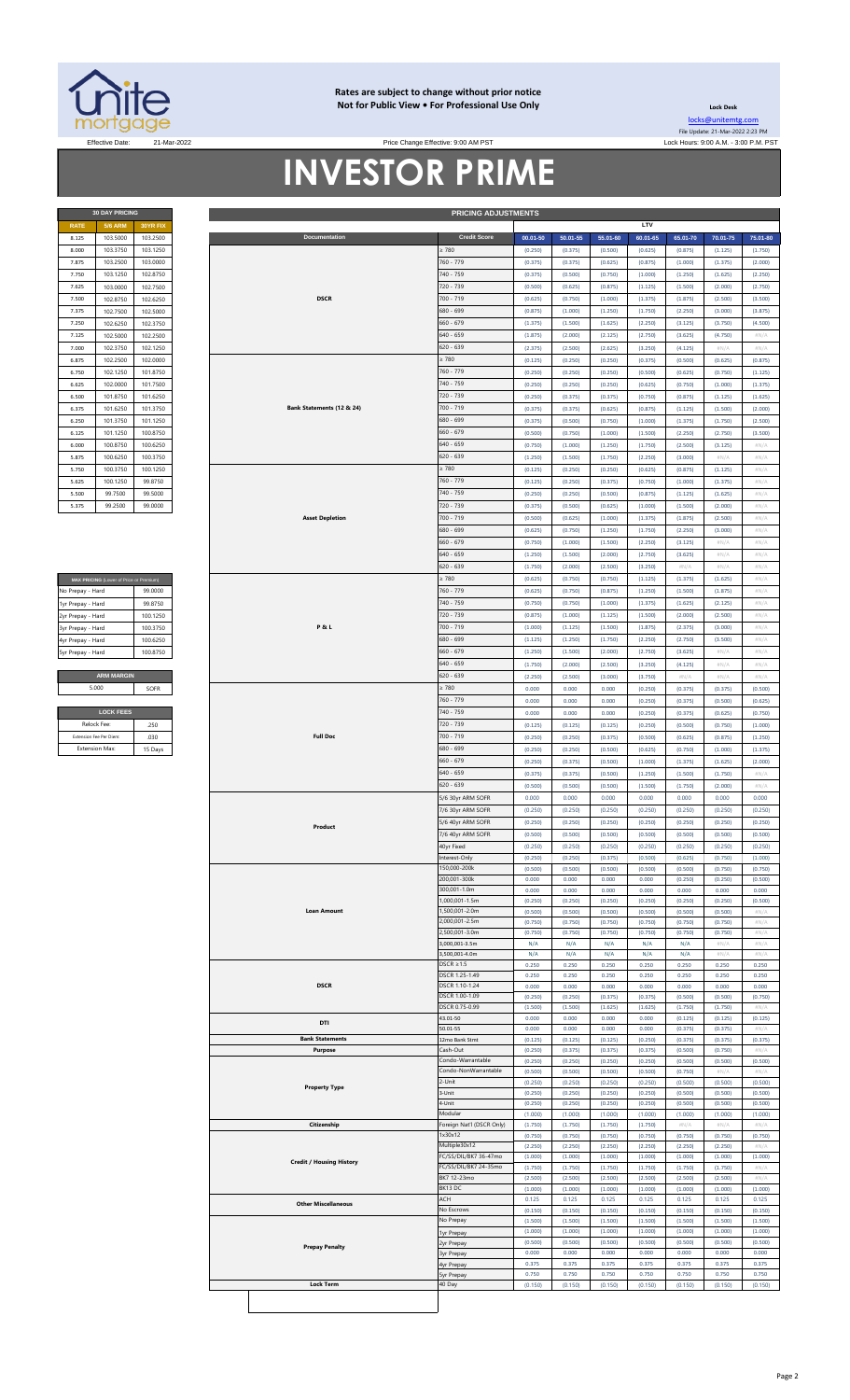

**Rates are subject to change without prior notice Not for Public View • For Professional Use Only** 

**Lock Desk** locks@unitemtg.com File Update: 21-Mar-2022 2:23 PM Lock Hours: 9:00 A.M. - 3:00 P.M. PST

Effective Date: 21-Mar-2022 21-Mar-2022 Price Change Effective: 9:00 AM PST

# **OWNER-OCCUPIED PRIME**

|             | <b>PRIMARY &amp; SECONDARY HOME</b> |                 |
|-------------|-------------------------------------|-----------------|
| <b>RATE</b> | <b>5/6 ARM</b>                      | <b>30YR FIX</b> |
| 8.000       | 103.875                             | 103.625         |
| 7.875       | 103.750                             | 103.500         |
| 7.750       | 103.625                             | 103.375         |
| 7.625       | 103.500                             | 103.250         |
| 7.500       | 103.375                             | 103.125         |
| 7.375       | 103.250                             | 103.000         |
| 7.250       | 103.125                             | 102.875         |
| 7.125       | 103.000                             | 102.750         |
| 7.000       | 102.875                             | 102.625         |
| 6.875       | 102.750                             | 102.500         |
| 6.750       | 102.625                             | 102.375         |
| 6.625       | 102.500                             | 102.250         |
| 6.500       | 102.375                             | 102.125         |
| 6.375       | 102.250                             | 102.000         |
| 6.250       | 102.125                             | 101.875         |
| 6.125       | 101.875                             | 101.625         |
| 6.000       | 101.625                             | 101.375         |
| 5.875       | 101.375                             | 101.125         |
| 5.750       | 101.125                             | 100.875         |
| 5.625       | 100.875                             | 100.625         |
| 5.500       | 100.625                             | 100.375         |
| 5.375       | 100.375                             | 100.125         |
| 5.250       | 100.000                             | 99.750          |
| 5.125       | 99.625                              | 99.375          |
| 5.000       | 99.125                              | 98.875          |

**ARM MARGIN** 5.000

| <b>LOCK FEES</b>                        |         |  |  |  |  |  |  |  |  |  |
|-----------------------------------------|---------|--|--|--|--|--|--|--|--|--|
| Relock Fee:                             | 250     |  |  |  |  |  |  |  |  |  |
| <b>Extension Fee Per Diem</b>           | .030    |  |  |  |  |  |  |  |  |  |
| <b>Extension Max:</b>                   | 15 Days |  |  |  |  |  |  |  |  |  |
|                                         |         |  |  |  |  |  |  |  |  |  |
| MAX PRICING (Lower of Price or Premium) |         |  |  |  |  |  |  |  |  |  |
| 100,0000                                |         |  |  |  |  |  |  |  |  |  |

|       |                                         | PRIMARY & SECONDARY HOME |                               |                       |                  | <b>PRICING ADJUSTMENTS</b> |          |          |          |          |          |          |                    |
|-------|-----------------------------------------|--------------------------|-------------------------------|-----------------------|------------------|----------------------------|----------|----------|----------|----------|----------|----------|--------------------|
|       | <b>5/6 ARM</b>                          | <b>30YR FIX</b>          |                               |                       |                  |                            |          |          | LTV      |          |          |          |                    |
|       | 103.875                                 | 103.625                  | <b>Documentation</b>          | <b>Credit Score</b>   | 00.01-50         | 50.01-55                   | 55.01-60 | 60.01-65 | 65.01-70 | 70.01-75 | 75.01-80 | 80.01-85 | 85.01-90           |
|       | 103.750                                 | 103.500                  |                               | $\geq 780$            | 0.000            | 0.000                      | 0.000    | (0.250)  | (0.375)  | (0.375)  | (0.500)  | (0.750)  | (1.125)            |
|       | 103.625                                 | 103.375                  |                               | 760 - 779             | 0.000            | 0.000                      | 0.000    | (0.250)  | (0.375)  | (0.500)  | (0.625)  | (0.875)  | (1.375)            |
|       | 103.500                                 | 103.250                  |                               | 740 - 759             | 0.000            | 0.000                      | 0.000    | (0.250)  | (0.375)  | (0.625)  | (0.750)  | (1.125)  | (1.625)            |
|       | 103.375                                 | 103.125                  | <b>Full Doc</b>               | 720 - 739             | (0.125)          | (0.125)                    | (0.125)  | (0.250)  | (0.500)  | (0.750)  | (1.000)  | (1.250)  | (1.875)            |
|       | 103.250                                 | 103.000                  |                               | 700 - 719             | (0.250)          | (0.250)                    | (0.375)  | (0.500)  | (0.625)  | (0.875)  | (1.250)  | (1.625)  | (2.250)            |
|       | 103.125                                 | 102.875                  |                               | 680 - 699             | (0.250)          | (0.250)                    | (0.500)  | (0.625)  | (0.750)  | (1.000)  | (1.375)  | (2.000)  |                    |
|       | 103.000                                 | 102.750                  |                               | $660 - 679$           | (0.250)          | (0.375)                    | (0.500)  | (1.000)  | (1.375)  | (1.625)  | (2.000)  | (2.750)  |                    |
|       | 102.875                                 | 102.625                  |                               | 640 - 659             | (0.375)          | (0.375)                    | (0.500)  | (1.250)  | (1.500)  | (1.750)  | (2.250)  | $\#N/A$  |                    |
|       | 102.750                                 | 102.500                  |                               | $620 - 639$           | (0.500)          | (0.500)                    | (0.500)  | (1.500)  | (1.750)  | (2.000)  | (2.500)  | $\#N/A$  |                    |
|       | 102.625                                 | 102.375                  |                               | $\geq 780$            | (0.125)          | (0.250)                    | (0.250)  | (0.375)  | (0.500)  | (0.625)  | (0.875)  | (1.250)  |                    |
|       | 102.500                                 | 102.250                  |                               | 760 - 779             | (0.250)          | (0.250)                    | (0.250)  | (0.500)  | (0.625)  | (0.750)  | (1.125)  | (1.625)  | (2.375)            |
|       | 102.375                                 | 102.125                  |                               | 740 - 759             | (0.250)          | (0.250)                    | (0.250)  | (0.625)  | (0.750)  | (1.000)  | (1.375)  | (1.875)  | (2.875)<br>(3.375) |
|       | 102.250                                 | 102.000                  |                               | 720 - 739             | (0.250)          | (0.375)                    | (0.375)  | (0.750)  | (0.875)  | (1.125)  | (1.625)  | (2.250)  |                    |
|       | 102.125                                 | 101.875                  | Bank Statement / 1099         | 700 - 719             | (0.375)          | (0.375)                    | (0.625)  | (0.875)  | (1.125)  | (1.500)  | (2.000)  | (2.750)  |                    |
|       | 101.875                                 | 101.625                  |                               | 680 - 699             | (0.375)          | (0.500)                    | (0.750)  | (1.000)  | (1.375)  | (1.750)  | (2.500)  | (3.500)  |                    |
|       | 101.625                                 | 101.375                  |                               | $660 - 679$           | (0.500)          | (0.750)                    | (1.000)  | (1.500)  | (2.250)  | (2.750)  | (3.500)  | (4.250)  |                    |
|       | 101.375                                 | 101.125                  |                               | $640 - 659$           | (0.750)          | (1.000)                    | (1.250)  | (1.750)  | (2.500)  | (3.125)  | (4.000)  | $\#N/A$  |                    |
|       | 101.125                                 | 100.875                  |                               | $620 - 639$           | (1.250)          | (1.500)                    | (1.750)  | (2.250)  | (3.000)  | (3.625)  | #N/A     | $\#N/A$  |                    |
|       | 100.875                                 | 100.625                  |                               | $\geq 780$            | (0.125)          | (0.250)                    | (0.250)  | (0.625)  | (0.875)  | (1.125)  | (1.625)  | $\#N/A$  |                    |
|       | 100.625                                 | 100.375                  |                               | 760 - 779             | (0.125)          | (0.250)                    | (0.375)  | (0.750)  | (1.000)  | (1.375)  | (2.000)  | $\#N/A$  |                    |
|       | 100.375                                 | 100.125                  |                               | 740 - 759             | (0.250)          | (0.250)                    | (0.500)  | (0.875)  | (1.125)  | (1.625)  | (2.375)  | $\#N/A$  |                    |
|       | 100.000                                 | 99.750                   |                               | 720 - 739             | (0.375)          | (0.500)                    | (0.625)  | (1.000)  | (1.500)  | (2.000)  | (2.875)  | $\#N/A$  |                    |
|       | 99.625                                  | 99.375                   | <b>Asset Depletion</b>        | $700 - 719$           | (0.500)          | (0.625)                    | (1.000)  | (1.375)  | (1.875)  | (2.500)  | (3.500)  | $\#N/A$  |                    |
|       | 99.125                                  | 98.875                   |                               | 680 - 699             | (0.625)          | (0.750)                    | (1.250)  | (1.750)  | (2.250)  | (3.000)  | (4.500)  | $\#N/A$  |                    |
|       |                                         |                          |                               | $660 - 679$           | (0.750)          | (1.000)                    | (1.500)  | (2.250)  | (3.125)  | (4.375)  | #N/A     | $\#N/A$  |                    |
|       |                                         |                          |                               | $640 - 659$           | (1.250)          | (1.500)                    | (2.000)  | (2.750)  | (3.625)  | (4.875)  | $\#N/A$  | $\#N/A$  |                    |
|       | <b>ARM MARGIN</b>                       |                          |                               | $620 - 639$           | (1.750)          | (2.000)                    | (2.500)  | (3.250)  | (4.125)  | #N/A     | H N/A    | $\#N/A$  |                    |
| 5.000 |                                         | SOFR                     |                               | $\geq 780$            | (0.625)          | (0.750)                    | (0.750)  | (1.125)  | (1.375)  | (1.625)  | (2.250)  | #N/A     |                    |
|       |                                         |                          |                               | 760 - 779             | (0.625)          | (0.750)                    | (0.875)  | (1.250)  | (1.500)  | (1.875)  | (2.625)  | #N/A     |                    |
|       |                                         |                          |                               | 740 - 759             | (0.750)          | (0.750)                    | (1.000)  | (1.375)  | (1.625)  | (2.125)  | (3.000)  | #N/A     |                    |
|       | <b>LOCK FEES</b>                        |                          |                               | 720 - 739             | (0.875)          | (1.000)                    | (1.125)  | (1.500)  | (2.000)  | (2.500)  | (3.500)  | #N/A     |                    |
|       | Relock Fee:                             | .250                     | P & L Only - WVOE             | 700 - 719             | (1.000)          | (1.125)                    | (1.500)  | (1.875)  | (2.375)  | (3.000)  | (4.250)  | #N/A     |                    |
|       | xtension Fee Per Diem                   | .030                     |                               | 680 - 699             | (1.125)          | (1.250)                    | (1.750)  | (2.250)  | (2.750)  | (3.500)  | (5.000)  | #N/A     |                    |
|       | Extension Max:                          | 15 Days                  |                               | 660 - 679             | (1.250)          | (1.500)                    | (2.000)  | (2.750)  | (3.625)  | (4.875)  | $\#N/A$  | #N/A     |                    |
|       |                                         |                          |                               | 640 - 659             | (1.750)          | (2.000)                    | (2.500)  | (3.250)  | (4.125)  | (5.375)  | #N/A     | #N/A     |                    |
|       | MAX PRICING (Lower of Price or Premium) |                          |                               | $620 - 639$           | (2.250)          | (2.500)                    | (3.000)  | (3.750)  | (4.625)  | #N/A     | #N/A     | #N/A     |                    |
|       | 100.0000                                |                          |                               | No Bank Stmt          | 0.000            | 0.000                      | 0.000    | 0.000    | 0.000    | 0.000    | 0.000    | 0.000    |                    |
|       |                                         |                          |                               | 3mo Bank Stmt         | (0.750)          | (0.750)                    | (0.750)  | (0.875)  | (1.000)  | (1.000)  | (1.000)  | (1.125)  |                    |
|       |                                         |                          | <b>Bank Statements</b>        | 12mo Bank Stmt        | (0.125)          | (0.125)                    | (0.125)  | (0.250)  | (0.375)  | (0.375)  | (0.375)  | (0.500)  |                    |
|       |                                         |                          |                               | 24mo Bank Stmt        | 0.000            | 0.000                      | 0.000    | 0.000    | 0.000    | 0.000    | 0.000    | 0.000    |                    |
|       |                                         |                          |                               | 7/6 30yr ARM SOFR     | (0.250)          | (0.250)                    | (0.250)  | (0.250)  | (0.250)  | (0.250)  | (0.250)  | (0.250)  |                    |
|       |                                         |                          |                               | 5/6 40yr ARM SOFR     | (0.250)          | (0.250)                    | (0.250)  | (0.250)  | (0.250)  | (0.250)  | (0.250)  | (0.250)  |                    |
|       |                                         |                          | Product                       | 7/6 40yr ARM SOFR     | (0.500)          | (0.500)                    | (0.500)  | (0.500)  | (0.500)  | (0.500)  | (0.500)  | (0.500)  |                    |
|       |                                         |                          |                               | 40yr Fixed            | (0.250)          | (0.250)                    | (0.250)  | (0.250)  | (0.250)  | (0.250)  | (0.250)  | (0.250)  |                    |
|       |                                         |                          |                               |                       |                  |                            |          |          |          |          |          |          |                    |
|       |                                         |                          |                               | Interest-Only         | (0.250)          | (0.250)                    | (0.375)  | (0.500)  | (0.625)  | (0.750)  | (1.000)  | (1.750)  |                    |
|       |                                         |                          |                               | 150,000-200k          | (0.500)          | (0.500)                    | (0.500)  | (0.500)  | (0.500)  | (0.750)  | (0.750)  | (1.000)  |                    |
|       |                                         |                          |                               | 200,001-300k          | 0.000            | 0.000                      | 0.000    | 0.000    | (0.250)  | (0.250)  | (0.250)  | (0.500)  |                    |
|       |                                         |                          |                               | 300,001-400k          | 0.000            | 0.000                      | 0.000    | 0.000    | 0.000    | 0.000    | 0.000    | (0.500)  |                    |
|       |                                         |                          |                               | 400,001-1,000,000     | 0.000            | 0.000                      | 0.000    | 0.000    | 0.000    | 0.000    | 0.000    | 0.000    |                    |
|       |                                         |                          | <b>Loan Amount</b>            | 000,001-1.5m          | (0.250)          | (0.250)                    | (0.250)  | (0.250)  | (0.250)  | (0.250)  | (0.250)  | (0.250)  |                    |
|       |                                         |                          |                               | 1,500,001-2.0m        | (0.500)          | (0.500)                    | (0.500)  | (0.500)  | (0.500)  | (0.500)  | (0.500)  | $\#N/A$  |                    |
|       |                                         |                          |                               | 000,001-2.5m          | (0.750)          | (0.750)                    | (0.750)  | (0.750)  | (0.750)  | (0.750)  | (0.750)  | $\#N/A$  |                    |
|       |                                         |                          |                               | 500,001-3.0m          | (0.750)          | (0.750)                    | (0.750)  | (0.750)  | (0.750)  | (0.750)  | (0.750)  | $\#N/A$  |                    |
|       |                                         |                          |                               | 3,000,001-3.5m        | N/A              | N/A                        | N/A      | N/A      | N/A      | N/A      | #N/A     | $\#N/A$  |                    |
|       |                                         |                          | DTI                           | 43.01-50              | 0.000            | 0.000                      | 0.000    | 0.000    | 0.000    | (0.125)  | (0.125)  | (0.125)  |                    |
|       |                                         |                          |                               | 50.01-55              | 0.000            | 0.000                      | 0.000    | 0.000    | 0.000    | (0.375)  | (0.375)  | $\#N/A$  |                    |
|       |                                         |                          | Cash Out                      |                       | (0.250)          | (0.375)                    | (0.375)  | (0.375)  | (0.500)  | (0.750)  | (1.250)  | $\#N/A$  |                    |
|       |                                         |                          | <b>Second Home</b>            |                       | (0.500)          | (0.500)                    | (0.500)  | (0.500)  | (0.500)  | (0.500)  | (0.500)  | $\#N/A$  |                    |
|       |                                         |                          | Geographical                  | Non-CA                | 0.250            | 0.250                      | 0.250    | 0.250    | 0.250    | 0.250    | 0.250    | 0.250    |                    |
|       |                                         |                          |                               | Condo-Warrantable     | (0.250)          | (0.250)                    | (0.250)  | (0.250)  | (0.500)  | (0.500)  | (0.500)  | (0.500)  |                    |
|       |                                         |                          |                               | Condo-NonWarrantable  | (0.500)          | (0.500)                    | (0.500)  | (0.500)  | (0.750)  | (0.750)  | H N/A    | $\#N/A$  |                    |
|       |                                         |                          |                               | 2-Unit                | (0.250)          | (0.250)                    | (0.250)  | (0.250)  | (0.500)  | (0.500)  | (0.500)  | (0.750)  |                    |
|       |                                         |                          | <b>Property Type</b>          | 3-Unit                | (0.250)          | (0.250)                    | (0.250)  | (0.250)  | (0.500)  | (0.500)  | (0.500)  | (0.750)  |                    |
|       |                                         |                          |                               | 4-Unit                | (0.250)          | (0.250)                    | (0.250)  | (0.250)  | (0.500)  | (0.500)  | (0.500)  | (0.750)  |                    |
|       |                                         |                          |                               | Modular               | (1.000)          | (1.000)                    | (1.000)  | (1.000)  | (1.000)  | (1.000)  | (1.000)  | $\#N/A$  |                    |
|       |                                         |                          |                               | Rural                 | (1.000)          | (1.000)                    | (1.000)  | (1.000)  | (1.000)  | (1.000)  | H N/A    | $\#N/A$  |                    |
|       |                                         |                          |                               | 1x30x12               | (0.750)          | (0.750)                    | (0.750)  | (0.750)  | (0.750)  | (0.750)  | (0.750)  | (1.000)  |                    |
|       |                                         |                          |                               | Multiple30x12         | (2.250)          | (2.250)                    | (2.250)  | (2.250)  | (2.250)  | (2.250)  | (2.500)  | (2.500)  |                    |
|       |                                         |                          |                               | FC/SS/DIL/BK7 36-47mo | (1.000)          | (1.000)                    | (1.000)  | (1.000)  | (1.000)  | (1.000)  | (1.000)  | (1.000)  |                    |
|       |                                         |                          |                               | FC/SS/DIL/BK7 24-35mo | (1.750)          | (1.750)                    | (1.750)  | (1.750)  | (1.750)  | (1.750)  | (1.750)  | (1.750)  |                    |
|       |                                         |                          | <b>Credit/Housing History</b> | BK7 12-23mo           | (2.500)          | (2.500)                    | (2.500)  | (2.500)  | (2.500)  | (2.500)  | (2.500)  | (2.500)  |                    |
|       |                                         |                          |                               | BK13 DC               | (1.000)          | (1.000)                    | (1.000)  | (1.000)  | (1.000)  | (1.000)  | (1.000)  | (1.000)  |                    |
|       |                                         |                          |                               |                       |                  | 0.125                      | 0.125    | 0.125    | 0.125    | 0.125    | 0.125    |          |                    |
|       |                                         |                          |                               | ACH                   |                  |                            |          |          |          |          |          |          |                    |
|       |                                         |                          | <b>Misccellaneous</b>         | No Escrows (No HPML)  | 0.125<br>(0.150) | 0.125<br>(0.150)           | (0.150)  | (0.150)  | (0.150)  | (0.150)  | (0.150)  | (0.150)  |                    |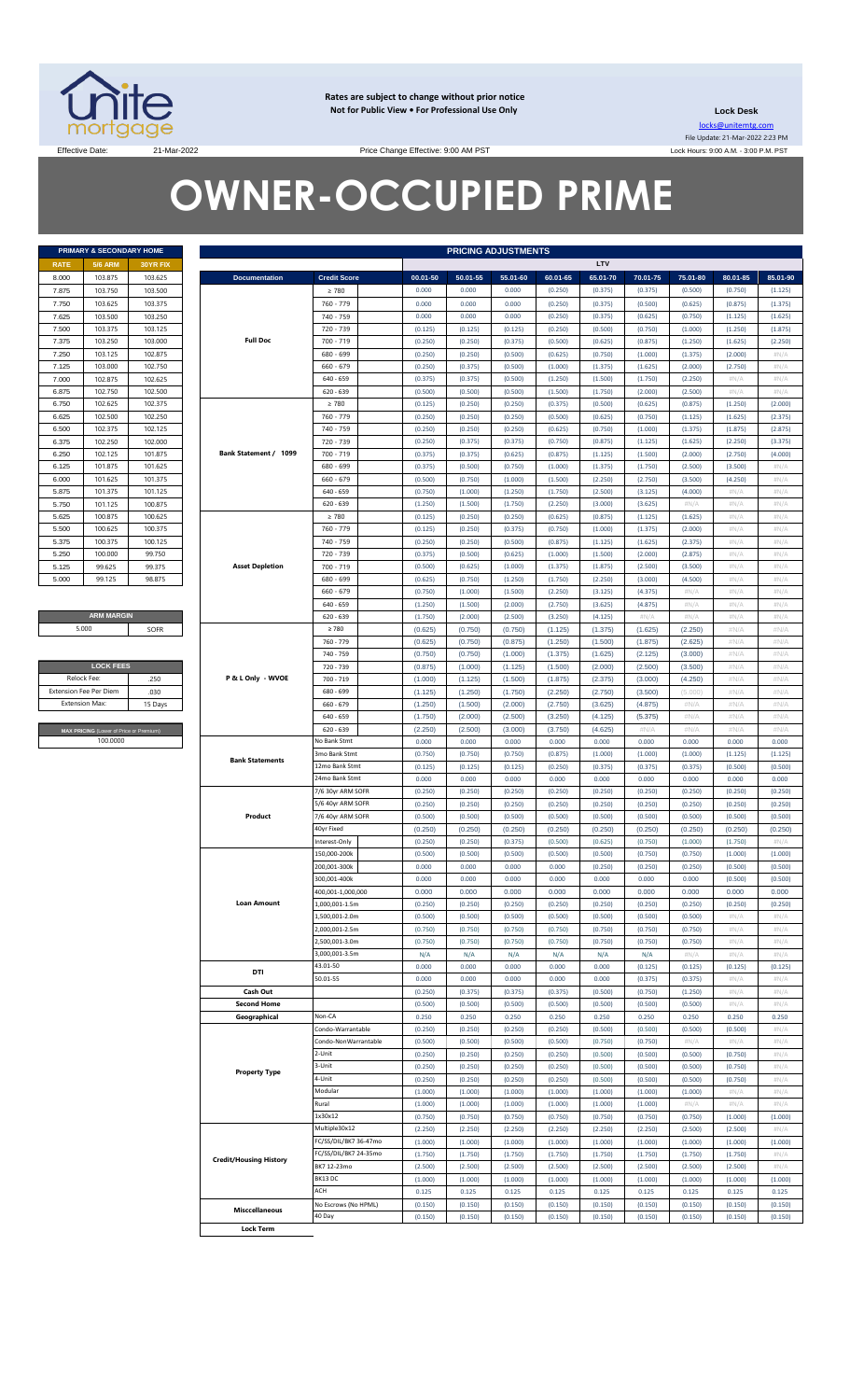

# [V](https://unitemortgage.com/)isit: https://unitemortgage.com

The pricing engine is the Formal price given, please access it through:

**Quick Pricer:** [https://un](https://unitemortgage.com/broker-resources/price-my-loan/)itemortgage.com/broker-resources/price-my-loan/

# **CALL US TODAY: 800-777-1207**

### **CONVENTIONAL PRODUCTS AND PRICING**

|       | <b>CONFORMING LOANS</b> |                             |         |       |                             |         |               |       |                             |         |               |       |               |                             |               |
|-------|-------------------------|-----------------------------|---------|-------|-----------------------------|---------|---------------|-------|-----------------------------|---------|---------------|-------|---------------|-----------------------------|---------------|
|       |                         | <b>DU CONF CONV 30 YEAR</b> |         |       | <b>DU CONF CONV 20 YEAR</b> |         |               |       | <b>DU CONF CONV 15 YEAR</b> |         |               |       |               | <b>DU CONF CONV 10 YEAR</b> |               |
| Rate  | 10 Day                  | 25 Day                      | 40 Day  | Rate  | 10 Day                      | 25 Day  | <b>40 Day</b> | Rate  | 10 Day                      | 25 Day  | <b>40 Day</b> | Rate  | <b>10 Day</b> | 25 Day                      | <b>40 Day</b> |
| 5.125 | (4.500)                 | (4.375)                     | (4.250) | 4.875 | (4.125)                     | (4.000) | (3.875)       | 4.375 | (3.375)                     | (3.250) | (3.125)       | 4.250 | (3.250)       | (3.125)                     | (3.000)       |
| 5.000 | (4.250)                 | (4.125)                     | (4.000) | 4.750 | (3.750)                     | (3.625) | (3.500)       | 4.250 | (3.125)                     | (3.000) | (2.875)       | 4.125 | (3.000)       | (2.875)                     | (2.750)       |
| 4.875 | (3.875)                 | (3.750)                     | (3.625) | 4.625 | (3.375)                     | (3.250) | (3.125)       | 4.125 | (3.250)                     | (3.125) | (3.000)       | 4.000 | (2.875)       | (2.750)                     | (2.625)       |
| 4.750 | (3.375)                 | (3.250)                     | (3.125) | 4.500 | (2.750)                     | (2.625) | (2.500)       | 4.000 | (2.875)                     | (2.750) | (2.625)       | 3.875 | (2.500)       | (2.375)                     | (2.250)       |
| 4.625 | (2.875)                 | (2.750)                     | (2.625) | 4.375 | (2.500)                     | (2.375) | (2.250)       | 3.875 | (2.375)                     | (2.250) | (2.125)       | 3.750 | (2.000)       | (1.875)                     | (1.750)       |
| 4.500 | (2.375)                 | (2.250)                     | (2.125) | 4.250 | (2.000)                     | (1.875) | (1.750)       | 3.750 | (2.250)                     | (2.125) | (2.000)       | 3.625 | (1.750)       | (1.625)                     | (1.500)       |
| 4.375 | (2.000)                 | (1.875)                     | (1.750) | 4.125 | (1.625)                     | (1.500) | (1.375)       | 3.625 | (1.750)                     | (1.625) | (1.500)       | 3.500 | (1.375)       | (1.250)                     | (1.125)       |
| 4.250 | (1.500)                 | (1.375)                     | (1.250) | 4.000 | (1.250)                     | (1.125) | (1.000)       | 3.500 | (1.500)                     | (1.375) | (1.250)       | 3.375 | (1.250)       | (1.125)                     | (1.000)       |
| 4.125 | (1.000)                 | (0.875)                     | (0.750) | 3.875 | (0.875)                     | (0.750) | (0.625)       | 3.375 | (1.000)                     | (0.875) | (0.750)       | 3.250 | (0.750)       | (0.625)                     | (0.500)       |
| 4.000 | (0.500)                 | (0.375)                     | (0.250) | 3.750 | (0.375)                     | (0.250) | (0.125)       | 3.250 | (0.500)                     | (0.375) | (0.250)       | 3.125 | (0.625)       | (0.500)                     | (0.375)       |
| 3.875 | 0.000                   | 0.125                       | 0.250   | 3.625 | 0.125                       | 0.250   | 0.375         | 3.125 | (0.125)                     | 0.000   | 0.125         | 3.000 | (0.125)       | 0.000                       | 0.125         |
| 3.750 | 0.625                   | 0.750                       | 0.875   | 3.500 | 0.875                       | 1.000   | 1.125         | 3.000 | 0.250                       | 0.375   | 0.500         | 2.875 | 0.125         | 0.250                       | 0.375         |
|       |                         |                             |         |       |                             |         |               |       |                             |         |               |       |               |                             |               |
|       |                         | LP CONF CONV 30 YEAR        |         |       | LP CONF CONV 20 YEAR        |         |               |       | LP CONF CONV 15 YEAR        |         |               |       |               | LP CONF CONV 10 YEAR        |               |
| Rate  | 10 Day                  | 25 Day                      | 40 Day  | Rate  | 10 Day                      | 25 Day  | 40 Day        | Rate  | 10 Day                      | 25 Day  | 40 Day        | Rate  | <b>10 Day</b> | 25 Day                      | 40 Day        |
| 5.125 | (4.375)                 | (4.250)                     | (4.125) | 5.000 | (4.375)                     | (4.250) | (4.125)       | 4.375 | (3.000)                     | (2.875) | (2.750)       | 4.250 | (2.875)       | (2.750)                     | (2.625)       |
| 5.000 | (4.125)                 | (4.000)                     | (3.875) | 4.875 | (4.125)                     | (4.000) | (3.875)       | 4.250 | (2.625)                     | (2.500) | (2.375)       | 4.125 | (2.500)       | (2.375)                     | (2.250)       |
| 4.875 | (3.625)                 | (3.500)                     | (3.375) | 4.750 | (3.750)                     | (3.625) | (3.500)       | 4.125 | (2.500)                     | (2.375) | (2.250)       | 4.000 | (2.500)       | (2.375)                     | (2.250)       |
| 4.750 | (3.125)                 | (3.000)                     | (2.875) | 4.625 | (3.250)                     | (3.125) | (3.000)       | 4.000 | (2.375)                     | (2.250) | (2.125)       | 3.875 | (2.125)       | (2.000)                     | (1.875)       |
| 4.625 | (2.750)                 | (2.625)                     | (2.500) | 4.500 | (2.625)                     | (2.500) | (2.375)       | 3.875 | (2.000)                     | (1.875) | (1.750)       | 3.750 | (1.625)       | (1.500)                     | (1.375)       |
| 4.500 | (2.125)                 | (2.000)                     | (1.875) | 4.375 | (2.250)                     | (2.125) | (2.000)       | 3.750 | (1.625)                     | (1.500) | (1.375)       | 3.625 | (1.250)       | (1.125)                     | (1.000)       |
| 4.375 | (1.625)                 | (1.500)                     | (1.375) | 4.250 | (1.875)                     | (1.750) | (1.625)       | 3.625 | (1.250)                     | (1.125) | (1.000)       | 3.500 | (1.000)       | (0.875)                     | (0.750)       |
| 4.250 | (1.125)                 | (1.000)                     | (0.875) | 4.125 | (1.625)                     | (1.500) | (1.375)       | 3.500 | (1.000)                     | (0.875) | (0.750)       | 3.375 | (0.750)       | (0.625)                     | (0.500)       |
| 4.125 | (0.750)                 | (0.625)                     | (0.500) | 4.000 | (1.250)                     | (1.125) | (1.000)       | 3.375 | (0.750)                     | (0.625) | (0.500)       | 3.250 | (0.250)       | (0.125)                     | 0.000         |
| 4.000 | (0.250)                 | (0.125)                     | 0.000   | 3.875 | (0.875)                     | (0.750) | (0.625)       | 3.250 | (0.250)                     | (0.125) | 0.000         | 3.125 | (0.125)       | 0.000                       | 0.125         |
| 3.875 | 0.250                   | 0.375                       | 0.500   | 3.750 | (0.250)                     | (0.125) | 0.000         | 3.125 | 0.125                       | 0.250   | 0.375         | 3.000 | 0.000         | 0.125                       | 0.250         |
| 3.750 | 0.750                   | 0.875                       | 1.000   | 3.625 | 0.250                       | 0.375   | 0.500         | 3.000 | 0.500                       | 0.625   | 0.750         | 2.875 | 0.375         | 0.500                       | 0.625         |

### **HIGH BALANCE CONFORMING**

|                                                                                                                  | <b>DU HIGH BALANCE 30 YEAR</b>                                                                                                              |                                                                                                                                      |                                                                                                                                     |                                                                                                                  | <b>DU HIGH BALANCE 15 YEAR</b>                                                                                                            |                                                                                                                                  |                                                                                                                                         |      | <b>DU HIGH BALANCE 20 YEAR</b> |                        |        | <b>DU HIGH BALANCE 10 YEAR</b> |        |                    |               |  |
|------------------------------------------------------------------------------------------------------------------|---------------------------------------------------------------------------------------------------------------------------------------------|--------------------------------------------------------------------------------------------------------------------------------------|-------------------------------------------------------------------------------------------------------------------------------------|------------------------------------------------------------------------------------------------------------------|-------------------------------------------------------------------------------------------------------------------------------------------|----------------------------------------------------------------------------------------------------------------------------------|-----------------------------------------------------------------------------------------------------------------------------------------|------|--------------------------------|------------------------|--------|--------------------------------|--------|--------------------|---------------|--|
| Rate<br>5.250<br>5.125<br>5.000<br>4.875<br>4.750<br>4.625<br>4.500<br>4.375<br>4.250<br>4.125<br>4.000<br>3.875 | <b>10 Day</b><br>(2.750)<br>(2.125)<br>(2.625)<br>(2.625)<br>(2.250)<br>(1.750)<br>(1.250)<br>(0.750)<br>(0.375)<br>0.250<br>0.750<br>1.250 | 25 Day<br>(2.625)<br>(2.000)<br>(2.500)<br>(2.500)<br>(2.125)<br>(1.625)<br>(1.125)<br>(0.625)<br>(0.250)<br>0.375<br>0.875<br>1.375 | 40 Day<br>(2.500)<br>(1.875)<br>(2.375)<br>(2.375)<br>(2.000)<br>(1.500)<br>(1.000)<br>(0.500)<br>(0.125)<br>0.500<br>1.000<br>.500 | Rate<br>4.500<br>4.375<br>4.250<br>4.125<br>4.000<br>3.875<br>3.750<br>3.625<br>3.500<br>3.375<br>3.250<br>3.125 | <b>10 Day</b><br>(2.250)<br>(1.875)<br>(1.500)<br>(1.375)<br>(1.125)<br>(0.875)<br>(0.500)<br>(0.125)<br>0.125<br>0.500<br>0.875<br>1.250 | 25 Day<br>(2.125)<br>(1.750)<br>(1.375)<br>(1.250)<br>(1.000)<br>(0.750)<br>(0.375)<br>0.000<br>0.250<br>0.625<br>1.000<br>1.375 | <b>40 Day</b><br>(2.000)<br>(1.625)<br>(1.250)<br>(1.125)<br>(0.875)<br>(0.625)<br>(0.250)<br>0.125<br>0.375<br>0.750<br>1.125<br>1.500 | Rate | 10 Day<br>55                   | 25 Day<br><b>SUBIN</b> | 40 Day | Rate                           | 10 Day | 25 Day<br><b>a</b> | <b>40 Day</b> |  |

Agency Underwriting Fee: \$ 1,095 \* NJ and WA Origination Fee \$1,195 \* NC Commitment Fee \$1,195

e

**MAX NET PRICING IS 104.000 HIGH BALANCE MAX NET PRICING IS 103.000 Rates and pricing are subject to change without notice.** All Rights Reserved. 03.2022 This document is limited to current Unite Mortgage Wholesale Lending Solutions, and should not be intended as legal advice, legal opinion, or any other advice on specific facts or circumstances. Such policy and practice ar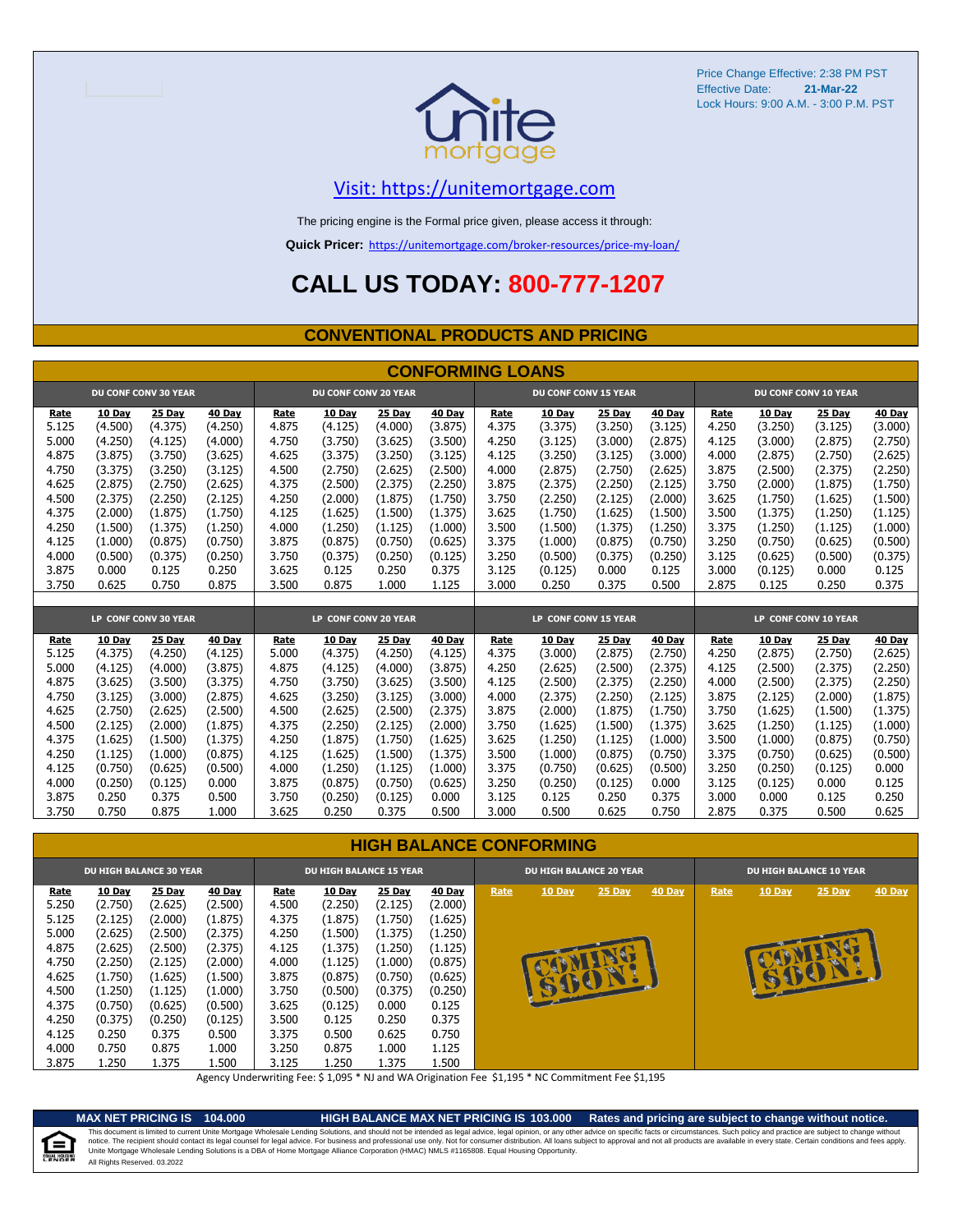

# [V](https://unitemortgage.com/)isit: https://unitemortgage.com

The pricing engine is the Formal price given, please access it through:

**Quick Pricer:** [https://un](https://unitemortgage.com/broker-resources/price-my-loan/)itemortgage.com/broker-resources/price-my-loan/

# **CALL US TODAY: 800-777-1207**

|                                                                  | <b>HOME AFFORDABLE PRODUCTS</b> |         |         |       |         |         |         |                                                                   |         |               |         |      |               |          |        |
|------------------------------------------------------------------|---------------------------------|---------|---------|-------|---------|---------|---------|-------------------------------------------------------------------|---------|---------------|---------|------|---------------|----------|--------|
| <b>DU HOMEREADY 30 YEAR</b><br>DU HOMEREADY HIGH BALANCE 30 YEAR |                                 |         |         |       |         |         |         | LP HOME POSSIBLE 30 YEAR<br>LP HOME POSSIBLE HIGH BALANCE 30 YEAR |         |               |         |      |               |          |        |
| <b>Rate</b>                                                      | 10 Day                          | 25 Day  | 40 Day  | Rate  | 10 Day  | 25 Day  | 40 Day  | Rate                                                              | 10 Day  | <b>25 Day</b> | 40 Day  | Rate | <b>10 Day</b> | 25 Day   | 40 Day |
| 5.250                                                            | (4.625)                         | (4.500) | (4.375) | 5.125 | (2.250) | (2.125) | (2.000) | 5.125                                                             | (4.250) | (4.125)       | (4.000) |      |               |          |        |
| 5.125                                                            | (4.375)                         | (4.250) | (4.125) | 5.000 | (2.375) | (2.250) | (2.125) | 5.000                                                             | (4.125) | (4.000)       | (3.875) |      |               |          |        |
| 5.000                                                            | (4.125)                         | (4.000) | (3.875) | 4.875 | (2.000) | (1.875) | (1.750) | 4.875                                                             | (3.750) | (3.625)       | (3.500) |      |               |          |        |
| 4.875                                                            | (3.625)                         | (3.500) | (3.375) | 4.750 | (1.750) | (1.625) | (1.500) | 4.750                                                             | (3.250) | (3.125)       | (3.000) |      |               | <b>R</b> |        |
| 4.750                                                            | (3.125)                         | (3.000) | (2.875) | 4.625 | (1.375) | (1.250) | (1.125) | 4.625                                                             | (2.750) | (2.625)       | (2.500) |      |               |          |        |
| 4.625                                                            | (2.625)                         | (2.500) | (2.375) | 4.500 | (0.875) | (0.750) | (0.625) | 4.500                                                             | (2.250) | (2.125)       | (2.000) |      |               | 15001    |        |
| 4.500                                                            | (2.125)                         | (2.000) | (1.875) | 4.375 | (0.250) | (0.125) | 0.000   | 4.375                                                             | (1.750) | (1.625)       | (1.500) |      |               |          |        |
| 4.375                                                            | (1.625)                         | (1.500) | (1.375) | 4.250 | 0.250   | 0.375   | 0.500   | 4.250                                                             | (1.125) | (1.000)       | (0.875) |      |               |          |        |
| 4.250                                                            | (1.125)                         | (1.000) | (0.875) | 4.125 | 0.000   | 0.125   | 0.250   | 4.125                                                             | (0.750) | (0.625)       | (0.500) |      |               |          |        |
| 4.125                                                            | (0.750)                         | (0.625) | (0.500) | 4.000 | 0.500   | 0.625   | 0.750   | 4.000                                                             | (0.250) | (0.125)       | 0.000   |      |               |          |        |
| 4.000                                                            | (0.125)                         | 0.000   | 0.125   | 3.875 | 1.125   | 1.250   | 1.375   | 3.875                                                             | 0.250   | 0.375         | 0.500   |      |               |          |        |
| 3.875                                                            | 0.375                           | 0.500   | 0.625   | 3.750 | 1.875   | 2.000   | 2.125   | 3.750                                                             | 0.750   | 0.875         | 1.000   |      |               |          |        |

| <b>HOME READY AND HOMEPOSSIBLE CAP LIMITS</b>      |       |      |      |       |      |       |       |                                                                                                  |       |  |  |  |
|----------------------------------------------------|-------|------|------|-------|------|-------|-------|--------------------------------------------------------------------------------------------------|-------|--|--|--|
|                                                    |       |      |      |       |      |       |       | LTV <=60 60.01 - 65 65.01 - 70 70.01 - 75 75.01 - 80 80.01 - 85 85.01 - 90 90.01 - 95 95.01 - 97 |       |  |  |  |
| HomeReady/Home Possible FICO >=680 Adjustment Caps | 1.500 | .500 | .500 | 1.500 | .500 | 0.000 | 0.000 | 0.000                                                                                            | 0.000 |  |  |  |
| HomeReady/Home Possible FICO <680 Adjustment Caps  | 1.500 | .500 | .500 | 1.500 | .500 | 1.500 | 1.500 | 1.500                                                                                            | 1.500 |  |  |  |

Agency Underwriting Fee: \$ 1,095 \* NJ and WA Origination Fee \$1,195 \* NC Commitment Fee \$1,195

 $\equiv$ 

**MAX NET PRICING IS 104.000 HIGH BALANCE MAX NET PRICING IS 103.000 Rates and pricing are subject to change without notice.**

All Rights Reserved. 03.2022 This document is limited to current Unite Mortgage Wholesale Lending Solutions, and should not be intended as legal advice, legal opinion, or any other advice on specific facts or circumstances. Such policy and practice ar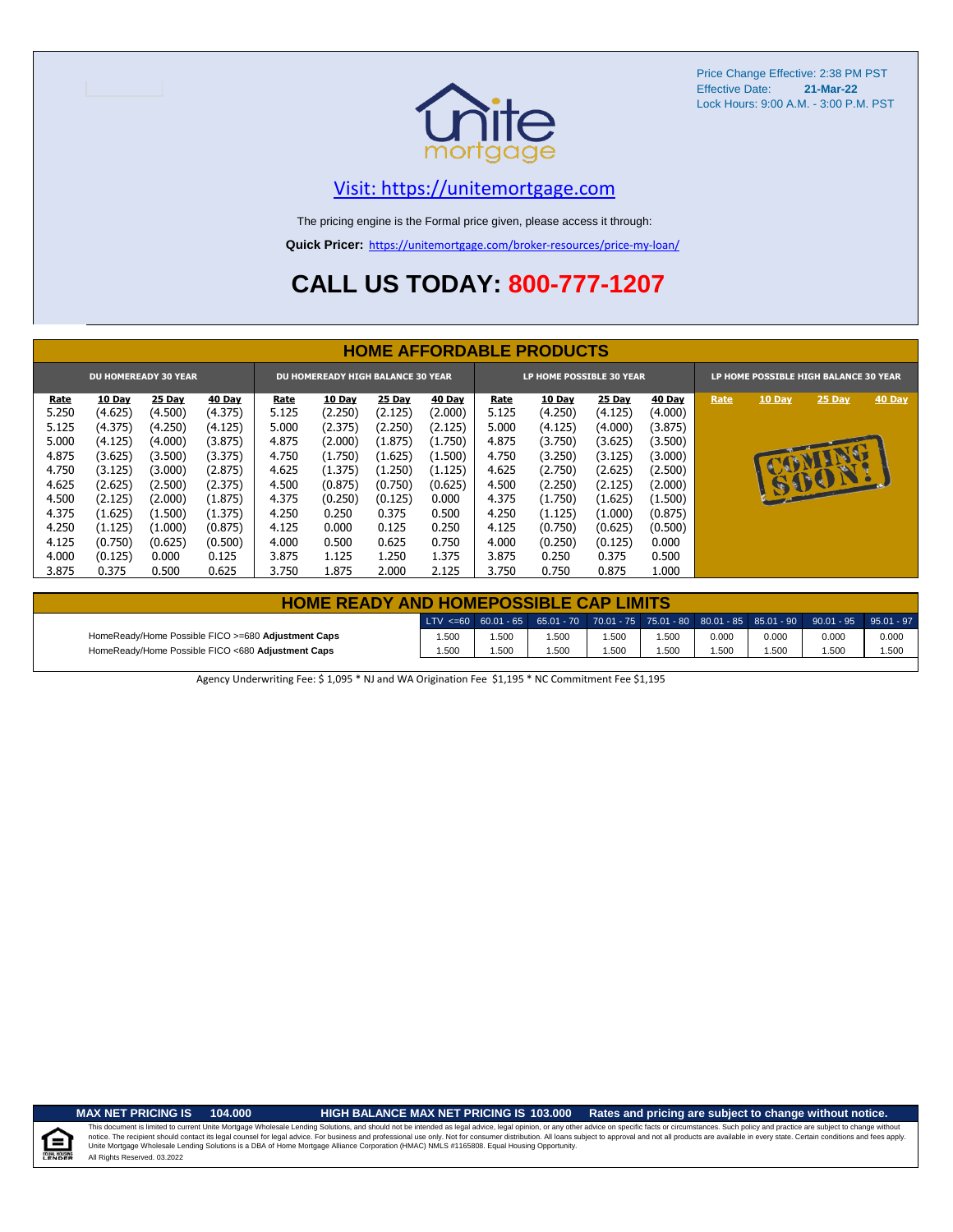

# [V](https://unitemortgage.com/)isit: https://unitemortgage.com

The pricing engine is the Formal price given, please access it through:

**Quick Pricer:** [https://un](https://unitemortgage.com/broker-resources/price-my-loan/)itemortgage.com/broker-resources/price-my-loan/

# **CALL US TODAY: 800-777-1207**

| <b>CONVENTIONAL PRICING ADJUSTMENTS</b>            |                                                  |                                                                                        |  |              |                         |              |              |              |                    |              |                      |              |
|----------------------------------------------------|--------------------------------------------------|----------------------------------------------------------------------------------------|--|--------------|-------------------------|--------------|--------------|--------------|--------------------|--------------|----------------------|--------------|
| Credit Score / LTV                                 |                                                  | Loan Terms > 15 years                                                                  |  | $LTV \le 60$ | $60.01 - 70$            | $70.01 - 75$ | 75.01 - 80   | $80.01 - 85$ | $85.01 - 90$       | $90.01 - 95$ | $95.01 - 97$         | >97.00%      |
| $740+$                                             |                                                  |                                                                                        |  | 0.000        | 0.250                   | 0.250        | 0.500        | 0.250        | 0.250              | 0.250        | 0.750                | 0.750        |
| 720 - 739                                          |                                                  |                                                                                        |  | 0.000        | 0.250                   | 0.500        | 0.750        | 0.500        | 0.500              | 0.500        | 1.000                | 1.000        |
| 700 - 719                                          |                                                  |                                                                                        |  | 0.000        | 0.500                   | 1.000        | 1.250        | 1.000        | 1.000              | 1.000        | 1.500                | 1.500        |
| 680 - 699                                          |                                                  |                                                                                        |  | 0.000        | 0.500                   | 1.250        | 1.750        | 1.500        | 1.250              | 1.250        | 1.500                | 1.500        |
| 660 - 679                                          |                                                  |                                                                                        |  | 0.000        | 1.000                   | 2.250        | 2.750        | 2.750        | 2.250              | 2.250        | 2.250                | 2.250        |
| 640 - 659                                          |                                                  |                                                                                        |  | 0.500        | 1.250                   | 2.750        | 3.000        | 3.250        | 2.750              | 2.750        | 2.750                | 2.750        |
| 620-639                                            |                                                  |                                                                                        |  | 0.500        | 1.500                   | 3.000        | 3.000        | 3.250        | 3.250              | 3.250        | 3.500                | 3.500        |
|                                                    |                                                  | Cash Out (Ex. Student Loan Only) All Loan Terms. Cumulative with above adjust.         |  | $LTV < =60$  | $60.01 - 70$            | $70.01 - 75$ | $75.01 - 80$ |              |                    |              |                      |              |
| $740+$                                             |                                                  |                                                                                        |  | 0.375        | 0.625                   | 0.625        | 0.875        |              |                    |              |                      |              |
| 720 - 739                                          |                                                  |                                                                                        |  | 0.375        | 1.000                   | 1.000        | 1.125        |              |                    |              |                      |              |
| 700 - 719                                          |                                                  |                                                                                        |  | 0.375        | 1.000                   | 1.000        | 1.125        |              |                    |              |                      |              |
| 680 - 699                                          |                                                  |                                                                                        |  | 0.375        | 1.125                   | 1.125        | 1.750        |              |                    |              |                      |              |
| 660 - 679                                          |                                                  |                                                                                        |  | 0.625        | 1.125                   | 1.125        | 1.875        |              |                    |              |                      |              |
| 640 - 659                                          |                                                  |                                                                                        |  | 0.625        | 1.625                   | 1.625        | 2.625        |              |                    |              |                      |              |
| 620 - 639                                          |                                                  |                                                                                        |  | 0.625        | 1.625                   | 1.625        | 3.125        |              |                    |              |                      |              |
| <b>Other Price Adjustments</b>                     | All Loan Terms                                   | Cumulative with above adjustments                                                      |  | LTV < 60     | $60.01 - 65$            | $65.01 - 70$ | $70.01 - 75$ | 75.01 - 80   | $80.01 - 85$       | $85.01 - 90$ | $90.01 - 95$         | $95.01 - 97$ |
| High Balance Purchase and R/T Refinance            |                                                  |                                                                                        |  | 0.500        | 0.750                   | 0.750        | 0.750        | 1.000        | 1.000              | 1.000        | 1.000                | 1.000        |
| High Balance Cash-Out Refinance                    |                                                  |                                                                                        |  | 1.250        | 1.500                   | 1.500        | 1.500        | 1.750        | <b>NA</b>          | <b>NA</b>    | <b>NA</b>            | <b>NA</b>    |
| High Balance ARMs (Adjustment Based on CLTV)       |                                                  |                                                                                        |  | 0.750        | 0.750                   | 0.750        | 0.750        | 1.500        | 1.500              | 1.500        | 1.750                | 1.750        |
| <b>ARMs</b>                                        |                                                  |                                                                                        |  | 0.000        | 0.000                   | 0.000        | 0.000        | 0.000        | 0.000              | 0.000        | 0.250                | <b>NA</b>    |
| HomeReady/Home Possible FICO >=680 Adjustment Caps |                                                  |                                                                                        |  | 1.500        | 1.500                   | 1.500        | 1.500        | 1.500        | 0.000              | 0.000        | 0.000                | 0.000        |
| HomeReady/Home Possible FICO <680 Adjustment Caps  |                                                  |                                                                                        |  | 1.500        | 1.500                   | 1.500        | 1.500        | 1.500        | 1.500              | 1.500        | 1.500                | 1.500        |
| <b>Investment Properties</b>                       |                                                  |                                                                                        |  | 2.125        | 2.125                   | 2.125        | 2.125        | 3.375        | 4.125              | <b>NA</b>    | <b>NA</b>            | <b>NA</b>    |
| Second Home                                        |                                                  |                                                                                        |  | 1.125        | 1.625                   | 1.625        | 2.125        | 3.375        | 4.125              | 4.125        | 4.125                | 4.125        |
| Manufactured home                                  |                                                  |                                                                                        |  | 0.500        | 0.500                   | 0.500        | 0.500        | 0.500        | 0.500              | 0.500        | 0.500                | 0.500        |
|                                                    |                                                  | 2-4 Unit Properties (3-4 unit max LTV is 75% (DU) and 80% (LP))                        |  | 1.000        | 1.000                   | 1.000        | 1.000        | 1.000        | 1.000              | <b>NA</b>    | <b>NA</b>            | <b>NA</b>    |
|                                                    |                                                  | Condos - Loan Terms > 15Y (does not apply to Detached building types)                  |  | 0.000        | 0.000                   | 0.000        | 0.000        | 0.750        | 0.750              | 0.750        | 0.750                | 0.750        |
|                                                    |                                                  | Escrow Waiver (LTV >80% not available in NM, LTV >90% does not apply to HB Nationwide) |  | 0.000        | 0.000                   | 0.000        | 0.000        | 0.000        | 0.000              | 0.000        | 0.000                | <b>NA</b>    |
| UW Waiver Fee (ALL LTV) - based on loan size       |                                                  |                                                                                        |  |              |                         |              |              |              |                    |              |                      |              |
|                                                    |                                                  |                                                                                        |  |              |                         |              |              |              |                    |              |                      |              |
|                                                    |                                                  | <b>ALL SUBORDINATE FINANCING .375%</b>                                                 |  |              |                         |              |              |              |                    |              |                      |              |
| <b>LTV Range</b>                                   |                                                  | <b>CLTV Range</b>                                                                      |  |              | Credit Score < 720      |              |              |              | Credit Score > 720 |              |                      |              |
| $\leq 65.00\%$                                     |                                                  | $80.01\% - 95.00\%$                                                                    |  |              | 0.500                   |              |              |              | 0.250              |              |                      |              |
| 65.01% - 75.00%                                    |                                                  | $80.01\% - 95.00\%$                                                                    |  |              | 0.750                   |              |              |              | 0.500              |              |                      |              |
| 75.01% - 95.00%                                    |                                                  | $90.01\% - 95.00\%$                                                                    |  |              | 1.000                   |              |              |              | 0.750              |              |                      |              |
| 75.01% - 90.00%                                    |                                                  | 76.01% - 90.00%                                                                        |  |              | 1.000                   |              |              |              | 0.750              |              |                      |              |
| $\leq 95.00\%$                                     |                                                  | 95.01% - 97.00%                                                                        |  |              | 1.500                   |              |              |              | 1.500              |              |                      |              |
|                                                    |                                                  |                                                                                        |  |              |                         |              |              |              |                    |              |                      |              |
|                                                    | <b>LOCK EXTENSIONS - RELOCKS - OTHER CHANGES</b> |                                                                                        |  |              |                         |              |              |              |                    |              |                      |              |
|                                                    |                                                  |                                                                                        |  |              | <b>Lock Extensions:</b> |              |              |              |                    |              |                      |              |
| 1-4 days                                           | .03/day                                          |                                                                                        |  |              |                         |              |              |              |                    |              |                      |              |
| 5 days                                             |                                                  | 0.125                                                                                  |  |              |                         |              |              |              |                    |              | 10 Day Lock Expires: | 03/31/22     |
| 7 days                                             |                                                  | 0.187                                                                                  |  |              |                         |              |              |              |                    |              | 25 Day Lock Expires: | 04/15/22     |
| 10 days                                            |                                                  | 0.250                                                                                  |  |              |                         |              |              |              |                    |              | 40 Day Lock Expires: | 04/30/22     |
| 15 days                                            |                                                  |                                                                                        |  |              |                         |              |              |              |                    |              |                      |              |

**Relocks: Other Changes:**

Loan Program *Program* Worse Case if moving into different delivery type Rate Change **Not** subject to worse case pricing Not subject to worse case pricing

Locks expiring on a non business day are good through the following business day.

Agency Underwriting Fee: \$ 1,095 \* NJ and WA Origination Fee \$1,195 \* NC Commitment Fee \$1,195

| î | m |  |
|---|---|--|
|   |   |  |

| ET PRICING IS | 104.000 |
|---------------|---------|
|---------------|---------|

**MAX NET PRICING IS 104.000 Rates and prices are subject to change without notice.** 25/30 YR.: 2.960% 1 YR Libor: 0.360%

APOR: 15/20 YR.: 2.500% 1 YR CMT: 0.120%

All Rights Reserved. 03.2022 This document is limited to current Unite Mortgage Wholesale Lending Solutions, and should not be intended as legal advice, legal opinion, or any other advice on specific facts or circumstances. Such policy and practice ar